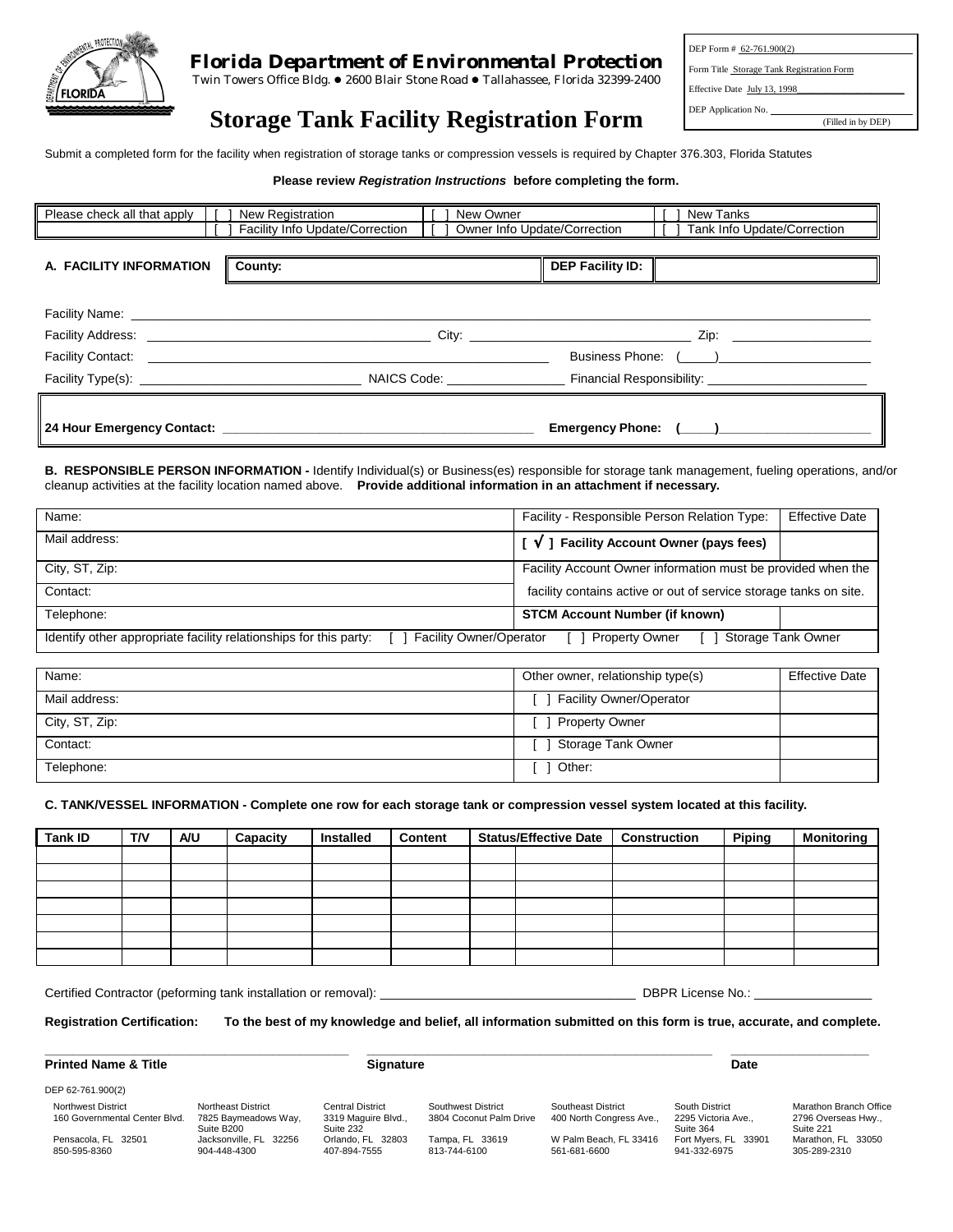

# *Florida Department of Environmental Protection*

Twin Towers Office Bldg. ● 2600 Blair Stone Road ● Tallahassee, Florida 32399-2400

## **Division of Waste Management - Storage Tank Facility Registration Form Registration Instructions and Codes List**

**The Department of Environmental Protection Storage Tank Program registers the facilities and the storage tanks** when aboveground or underground storage tanks store pollutants, hazardous substances, and/or mineral acid substances regulated by Chapter 62-761, Florida Administrative Code, or when aboveground storage tanks or compression vessels store a hazardous substance which requires registration according to Chapter 376, Florida Statutes.

## **Storage Tank Facility Registration Form**

In the first section block, identify the types of information being submitted on the registration form. Check *New Registration* when the **location** is being registered for the first time and no Facility Identification number exists. If submitting a revised Registration form, check all other boxes that apply to designate the type(s) of revisions being submitted.

**I. Facility Information -** Properly describe the geographical location where the storage tank facility is located.

- **Facility ID** Include the DEP Facility Identification number whenever possible. Write in "Pending" when submitting a new registration for the first time. Remember: the facility ID number identifies the location, and is transferred to a new owner upon sale of the facility.
- **Facility Name** Provide the current name of the business establishment operating at the facility location. When registering an abandoned facility, where tanks exist *unmaintained*, identify the location with the property owner's name, as in "Smith Property", if no other facility name is being used.
- **Facility Address** Include the county name, and the proper street number and name. Give directions when the facility is located in a rural area with no Rural Route number associated with it (i.e., 'x' miles N of intersection...). Provide the name and telephone number of a contact person or manager *on location,* where possible.
- **Facility Type** This information is an explanation or term that most closely describes the operational use of the facility. Select the code(s) that provides the best or most appropriate description of the facility.

**1. If the facility is owned by a government entity, select the appropriate type from the following:**

| <b>F. Federal Government</b> | <b>H.</b> Local or City Government | N. Indian Land |
|------------------------------|------------------------------------|----------------|
| <b>G.</b> State Government   | I. County Government               |                |

**2. If the facility meets the definition of "bulk product facility" - "a waterfront location with at least one aboveground tank with a capacity greater than 30,000 gallons which is used for the storage of pollutants" ("Pollutants" includes oil of any kind and in any form, gasoline, pesticides, ammonia, chlorine, and derivatives thereof, excluding liquefied petroleum gas."); select the type from:**

- **T. Coastal bulk product facility** facility, as defined above and located on the Florida coast, may have storage tank systems that store hazardous substances in addition to pollutants. ("Coastline means the line of mean low water along the portion of the coast that is in direct contact with the open sea and the line marking the seaward limit of inland waters, as determined under the Convention on Territorial Seas and the Contiguous Zone, 15 U.S.T. (Pt. 2) 1606.").
- **S.** Inland Waterfront bulk product facility facility, as defined above and located on "inland waterways" (lakes, rivers), may have storage tank systems that store hazardous substances in addition to pollutants.

## **3. When the facility is a "waterfront location", but not a** *bulk product facility* **as defined above, select the most appropriate type from:**

- **V. Marine fueling facility** a commercial, recreational, or retail coastal facility that provides fuel to vessels and may store other pollutants and/or hazardous substances on site.
- W. Waterfront fueling facility a commercial, recreational, or retail facility located on a non-coastal waterway that provides fuel to vessels and may store other pollutants and/or hazardous substances on site.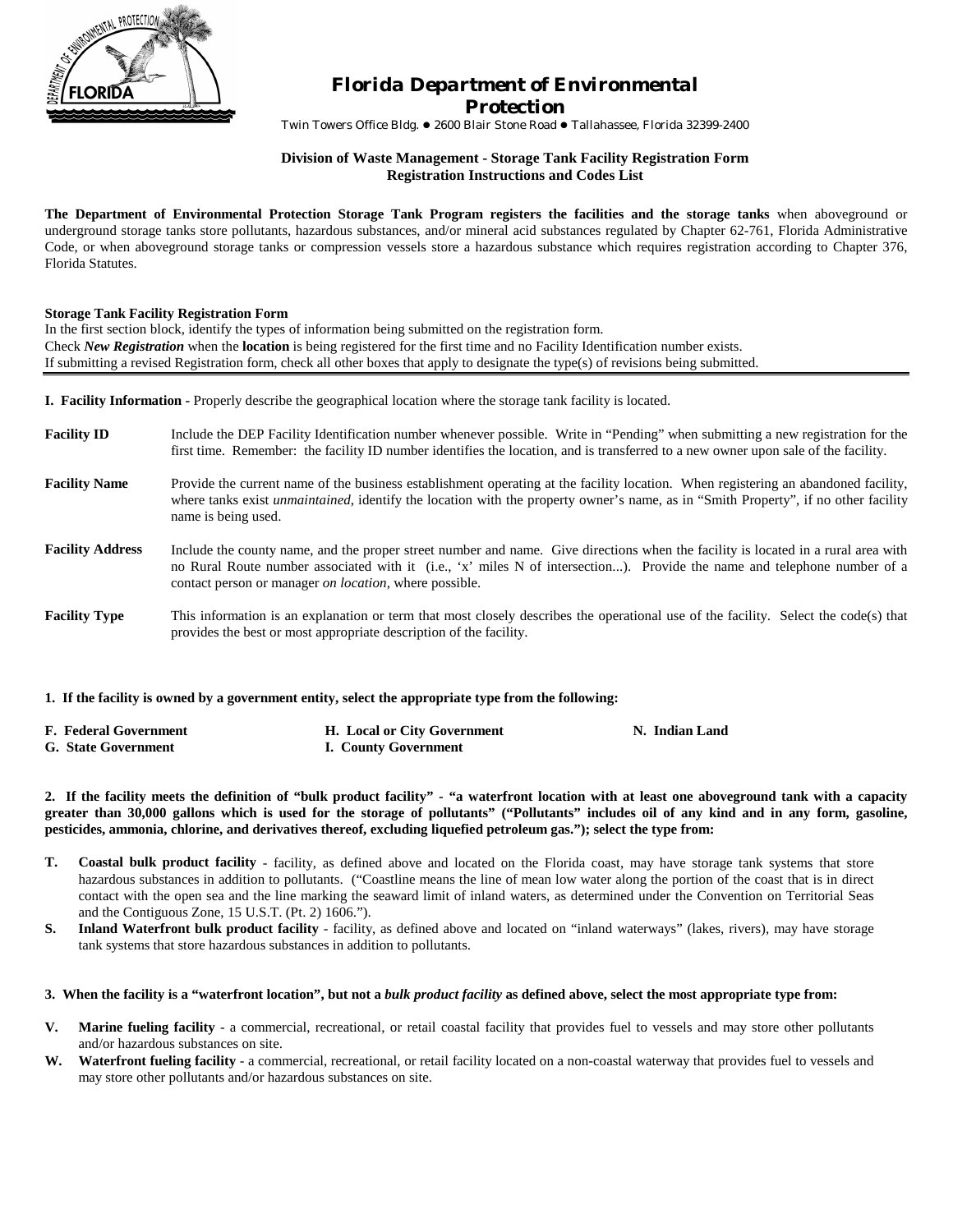## **Facility Type continued**

## **4. When the facility is not described as above, select the most appropriate type from:**

- **A. Retail Station** primarily supplies vehicular fuel to automotive customers; may store other regulated substances.
- **C. Fuel User, Non-retail** primarily stores vehicular fuel and/or other pollutants or hazardous substances for consumption by facility/owner/operator.
- **D. Inland Bulk Petroleum Storage**  inland facility with no waterfront access, that has multiple active UST and/or AST storage systems used primarily for storage of pollutants intended for distribution. May also store hazardous substances on-site for facility consumption and/or distribution purposes.
- **E. Industrial Plant -** inland facility with no waterfront access; may include power plants and facilities designed for manufacturing and/or chemical processing; may have multiple active UST and/or AST storage systems used for storage of pollutants and/or hazardous substances intended for facility consumption.
- **J.** Collection Station maintenance or other related facility that acquires and temporarily stores used and/or waste oil prior to recycling and/or disposal.
- **K. Inland Bulk Chemical Storage** inland facility with no waterfront access, that has multiple active UST and/or AST storage systems and/or compression vessels used for storage of hazardous substances intended for distribution. May also store pollutants on site for facility consumption and/or distribution purposes.
- **L. Chemical User** facility primarily uses regulated hazardous substance tanks on site; may also store pollutants.
- **M. Agricultural** facility actively used in production of crops, plants, or livestock.
- **B. Residential (not regulated)** property used primarily for dwelling purposes; regulated substance used for non-commercial purposes; no UST exists > 1100 gallons.
- **P. UST Residential (>1100 gallons)** residence with USTs regulated by Federal Environmental Protection Agency.
- **Z.** Other Please identify the type of establishment that you are registering.

**North American Industry Classification System (NAICS),** developed jointly by the United States, Canada, and Mexico, has replaced the U.S. Standard Industrial Classification Code (SIC) system, effective January, 1997. The new system identifies new industry categories and re-organizes the current data more consistently. More information on this subject can be obtained from: National Technical Information Services, 5285 Port Royal Road, Springfield, Virginia 22161; (800) 553-6847. See also U. S. Department of Commerce Web Sites: **http://ntis.gov** and **http://www.census.gov/epcd/www/naics.html.** When possible – please select the most appropriate code for your facility.

**Financial Responsibility** – The demonstration of financial responsibility shall be made by the owner or operator in accordance with C.F.R. Title 40, Part 280, Subpart H. Write in your selection of the following:

- **1. None**
- **2. Insurance Carrier**
- **3. Other Mechanism** (includes all other financial responsibility methods meeting requirements of C.F.R. Title 40)

**24 Hour Emergency Contact -** Provide the name & telephone number of the Emergency Contact for this facility.

#### **II. Responsible Party Information**

1. In the first block, provide the name, address, contact name, and telephone number of the individual(s) and/or business(es) that are responsible for the operation of the storage tank facility and for the payment of DEP annual Storage Tank Registration fees. Identify the appropriate facility relationships for this party: Facility Owner/Operator, Tank Owner, and/or Property Owner. The first named party will also be associated with the role of Facility Account Owner. The Account Owner is responsible for payment of the annual storage tank registration fees, and will receive the annual storage tank registration placard(s) upon payment.

2. Identify additional individuals and/or companies that play a role in the ownership or operation of the facility, as necessary.

- 3. When submitting revisions to owner name or address information, please include their STCM Account Number, when available.
- 4. Submit a registration form when the facility or tank ownership changes, complete with the **date & new owner's signature.**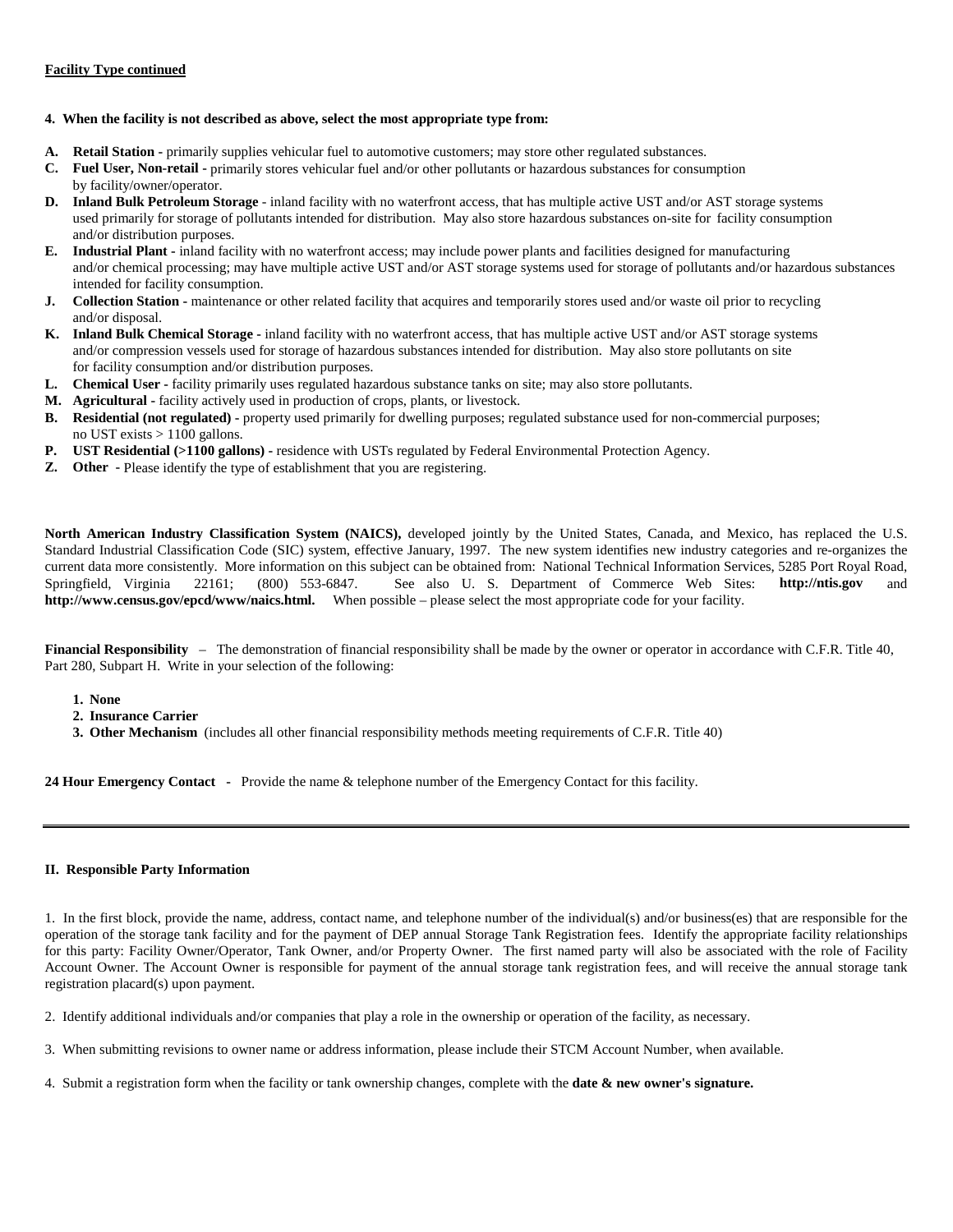- **III.** Tank/Compression Vessel Information Complete one row in Section C for each storage tank and/or compression vessel system located at the facility. Use the following system description codes where appropriate.
- **1. Tank ID -** number systems sequentially, or provide a unique identification number; do not use symbols (#, %, -, etc.).
- **2. Tank or Vessel Indicator** write in T or V to describe the system type.
- **3. Tank Placement** Write in A or U to designate aboveground or underground placement of the system.
- **4. Tank Capacity** Write in the storage tank capacity in gallons.
- **5. Installation Date**  Record the date of first installation in 'MM/YY' format; provide a best estimate if unknown.
- **6. Tank Content** Record the current content (or last content, if system is closed or not in use) from the list below.
- 
- 
- 
- **C.** Gasohol **M.** Fuel oil: on-site heating only; USTs or ASTs <30K gals **U.** Mineral acid
- **D.** Vehicular diesel **N.** Fuel oil: distribution; or on-site heating ASTs > 30K gals **V.** Grades 5 & 6, bunker 'C' residual oils
- **E.** Aviation gasoline **O.** New & lube oil **W.** Petroleum-base additive product
- 
- 
- **G.** Diesel fuel emergency generator **Q.** Pesticide **Y.** Unknown Substance
- **H.** Diesel fuel generator or pump **R.** Ammonia compound **Z.** Other Substance: please identify
- **\*** Mineral Acid = Hydrobromic acid, Hydrochloric acid, Hydrofluoric acid, Phosphoric acid, Sulfuric acid.
- \* M = fuel is used solely to heat the facility premises and must be stored in a tank with capacity < 30,000 gallons; exempt from regulation.
- \* N = fuel is distributed as heating fuel, or fuel is used solely to heat the facility premises , but the storage tank capacity exceeds 30,000 gallons.

**\*\* Compartmented tanks –** register as a single tank; itemize the size and contents of each compartment.

**\*\* Manifold tanks –** register as individual storage tanks; with individual size and content – even though they are "connected".

**7. Status** - Record the current status of the system, & the status effective date (or best estimate) in 'MM/YY' format. Update the tank status timely, as necessary for tanks moving between "in service" and "out of service" status.

**A. Properly closed in place \*** UST filled with sand, concrete or other inert material; AST rendered unusable.

## **B. Removed from the site \***

- **\*A or B:** UST Closure Assessment required after 12/10/90; AST Closure Assessment required after 3/12/91 refer to 62-761.800, F.A.C.
- **E. Construction modified** AST constructed as a "mobile tank" or enclosed in a building; no longer retains a "regulated" status.
- **F. Unmaintained tank** UST/AST not in use, not properly closed, not to be returned to service (tank must be properly closed within 90 days).
- **T. Out-of-service tank** UST/AST locked and monitored (10 yr limit for USTs with secondary containment; 2 yr limit for corrosion-protected USTs; 1 yr limit for unprotected USTs; 5 yr limit for ASTs).
- **U. In-service** UST/AST may be empty for up to 45 days for routine services/maintenance only.
- **V. Temporary out of service** special designation for field-erected ASTs, greater than or equal to 50,000 gallon capacity; may be empty for up to 180 days for routine services/maintenance only.
- **Z. Non-regulated product** stored in tank; provide status effective date when status relates to a 'change in product' for a particular storage tank.

**8. Construction, Piping, and Monitoring Attributes –** please select from the lists below, the codes that best describe the attributes of each storage tank system. \*\* When *"Z. Other DEP Approved"* is selected; please specify the EQ #. \*\*

# *CONSTRUCTION*

| <b>Primary Construction:</b> | Е.<br>F. | C. Steel<br><b>D.</b> Unknown<br>Fiberglass<br>Fiberglass-clad steel                                                                                                                                                                                               | Х.<br>Y.<br>Z. | Concrete<br>Polyethylene<br>Other DEP approved tank material |  |
|------------------------------|----------|--------------------------------------------------------------------------------------------------------------------------------------------------------------------------------------------------------------------------------------------------------------------|----------------|--------------------------------------------------------------|--|
| Overfill/Spill:              |          | <b>A.</b> Ball check valve                                                                                                                                                                                                                                         |                | $\mathbf{0}$ . Tight fill                                    |  |
|                              |          | <b>M.</b> Spill containment bucket                                                                                                                                                                                                                                 | Р.             | Level gauges, high-level alarms                              |  |
|                              | N.       | Flow shut-off                                                                                                                                                                                                                                                      | Q.             | Other DEP approved protection method                         |  |
|                              |          | <b>Corrosion Protection:</b> G. Cathodic protection - sacrificial anode                                                                                                                                                                                            | Н.             | Cathodic protection - impressed current                      |  |
| Secondary Containment: I.    |          | Double wall construction: single material (outer tank material same as inner tank material)                                                                                                                                                                        |                |                                                              |  |
|                              |          | <b>R.</b> Double wall construction: dual material (outer tank - concrete, approved synthetic material, or tank "jacket")<br>Synthetic liner in tank excavation<br><b>K.</b> Concrete, synthetic material, and/or offsite clays beneath AST and in containment area |                |                                                              |  |
|                              |          |                                                                                                                                                                                                                                                                    |                |                                                              |  |
|                              |          |                                                                                                                                                                                                                                                                    |                |                                                              |  |
|                              | S.       | Other DEP approved secondary containment system                                                                                                                                                                                                                    |                |                                                              |  |
|                              |          |                                                                                                                                                                                                                                                                    |                |                                                              |  |

**V.** Pipeless UST with secondary containment

- **A.** Leaded gasoline **K.** Kerosene **S.** Chlorine compound
- **B.** Unleaded gasoline **L.** Waste oil / Used oil **T.** Hazardous substance (CERCLA)
	-
	-
	-
- **F.** Jet diesel fuel **P.** Generic Gasoline grade unknown **X.** Miscellaneous petroleum-base product
	-
	-